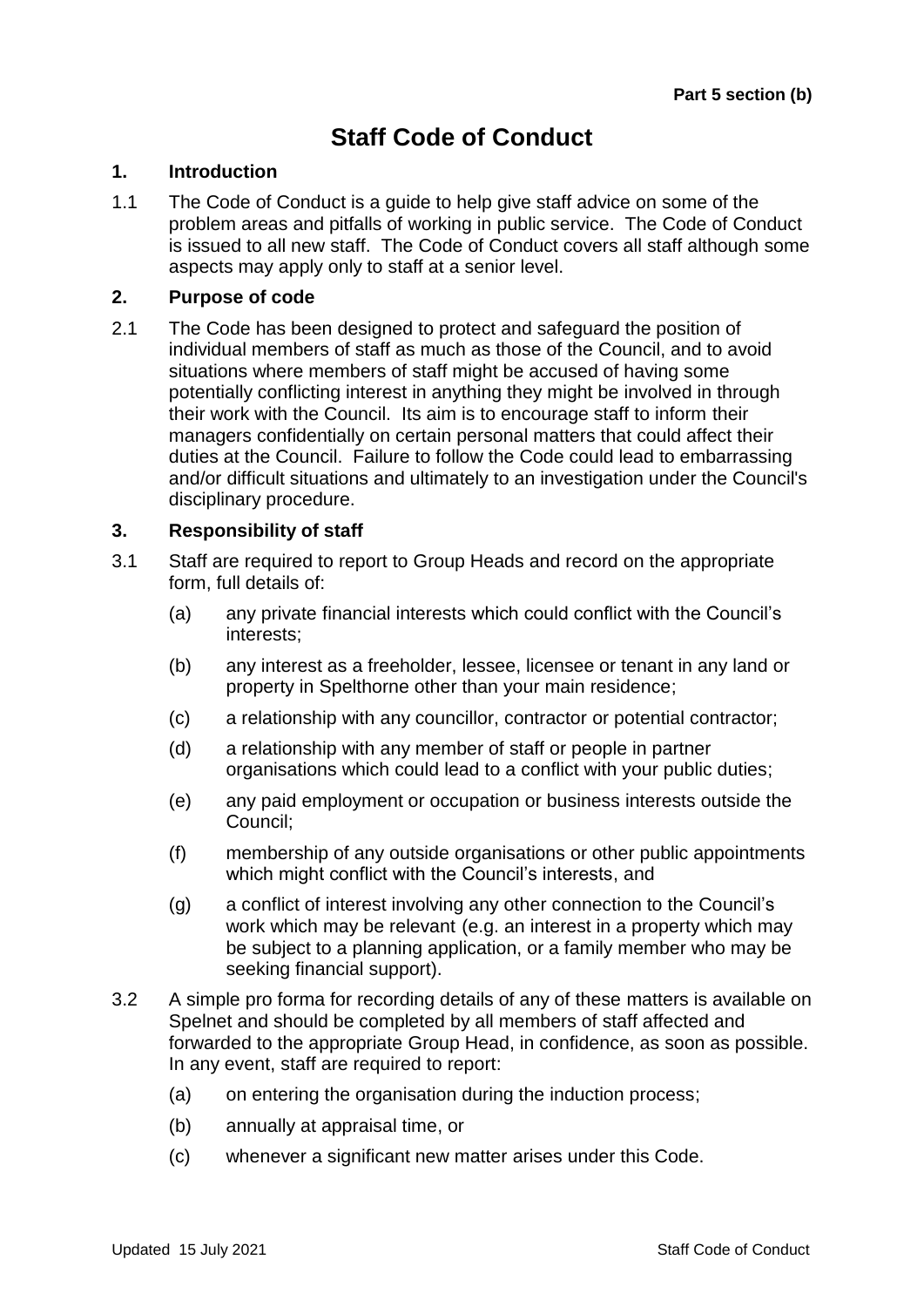- 3.3 Previous declarations need to be resubmitted on a new form so that the current form is comprehensive. It is important that information is updated as and when circumstances change. If there are any problems (e.g. about the extent of details required) staff should consult their Group Head.
- 3.4 Any information given about interests etc. will be maintained in confidence in the Council's Register. It will be available for inspection by the following people:
	- (a) Your Group Head
	- (b) Human Resources Manager
	- (c) Group Head of Corporate Governance
	- (d) Management Team
- 3.5 Advice or clarification on any matters covered by the Code of Conduct is available from Human Resources, the Group Head of Corporate Governance or your Group Head.

# **4. Other rules applicable to employees**

- 4.1 The main rules relating to the work of the Council are included within the Council's Constitution. Some of the other documents from the Constitution with which you should be familiar are:
	- (a) Contract Standing Orders
	- (b) Financial Regulations
	- (c) Policy on Gifts and Hospitality
	- (d) Anti-Fraud, Bribery and Corruption Strategy
	- (e) Confidential Reporting Code (Whistleblowing policy)
- 4.2 In addition, the Council has numerous other policies for guiding the work of staff and these are available on Spelnet. You should be familiar with these policies because they affect your work, they are relevant to this Code and if you do not abide by them, then they could be disciplinary matters under the Disciplinary Policy, such policies are:
	- (a) The Disciplinary Policy
	- (b) Acceptable use policy (for the internet)
	- (c) ICT security policy
	- (d) Data Protection policy
	- (e) Any specific departmental policy about access to restricted data or computer systems

# **5. Code of conduct - standards**

5.1 The Council has adopted the Nolan Committee's Seven Principles of Public Life as part of its Member Code of Conduct and this Staff Code of Conduct, hence you shall have regard to the following principles – selflessness, integrity, objectivity, accountability, openness, honesty and leadership. Accordingly, when employed by the Council -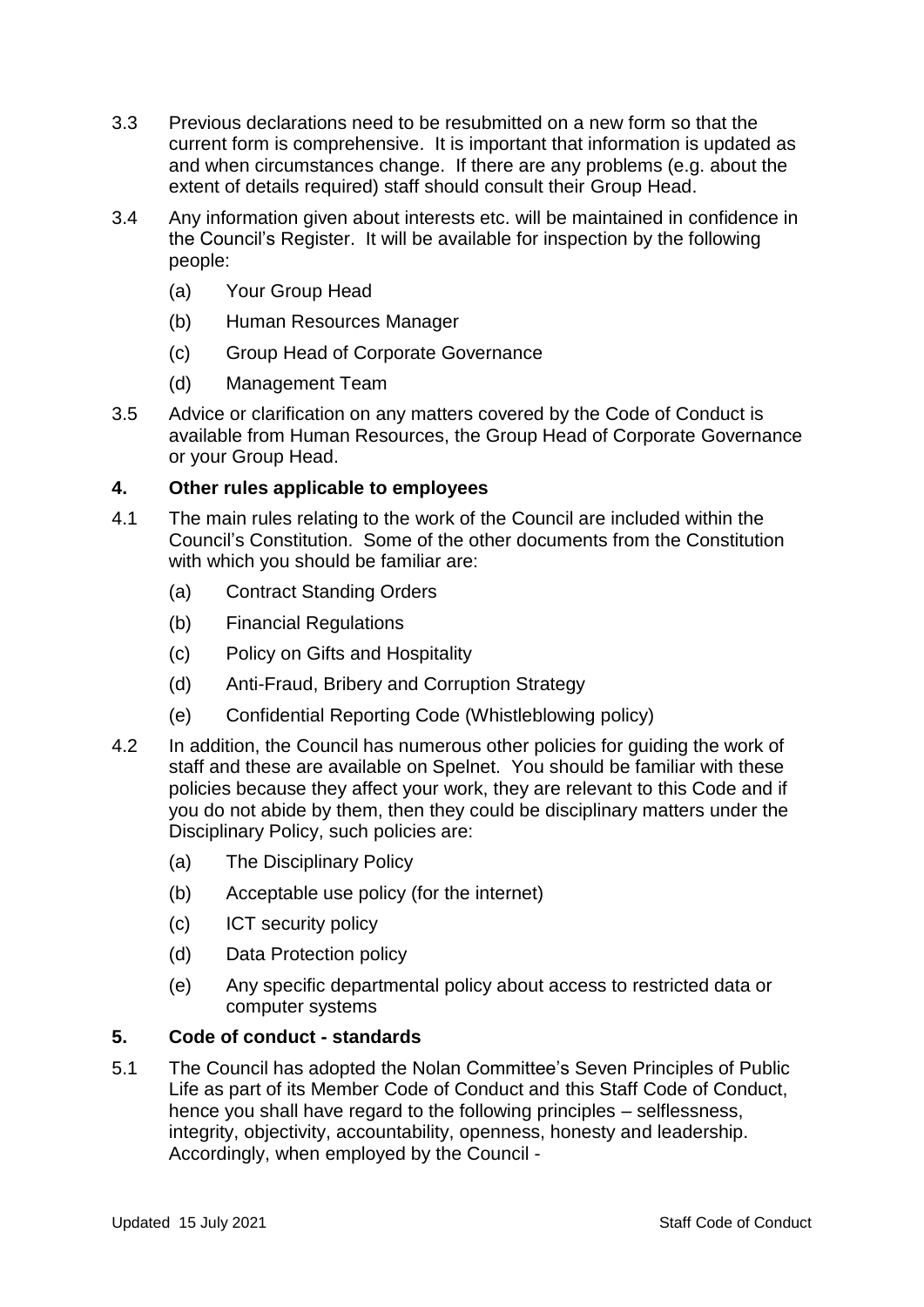- (a) You must act solely in the public interest and should never improperly confer an advantage or disadvantage on any person or act to gain financial or other material benefits for yourself, your family, a friend or close associate.
- (b) You must not place yourself under a financial or other obligation to outside individuals or organisations that might seek to influence you in the performance of your official duties.
- (c) When carrying out your public duties you must make all choices, such as making public appointments, awarding contracts or recommending individuals for rewards or benefits, on merit.
- (d) You are accountable for your decisions to the public and you must cooperate fully with whatever scrutiny is appropriate to your office.
- (e) You must be as open as possible about your decisions and actions and the decisions and actions of your authority and should be prepared to give reasons for those decisions and actions.
- (f) You must declare any private interests, both pecuniary and nonpecuniary, that relate to your public duties and must take steps to resolve any conflicts arising in a way that protects the public interest, including registering and declaring interests in a manner conforming with the procedures set out below.
- (g) You must promote and support high standards of conduct when serving in your public post, in particular as characterised by the above requirements, by leadership and example.

## **6. Disclosure of information and confidentiality**

- 6.1 The law requires that certain types of information must be available to councillors, auditors, government departments, service users and the public. Other information is subject to confidentiality. You must be aware of the types of information which in Spelthorne Borough Council are open and those which are not, and act accordingly.
- 6.2 You should not use any information obtained in the course of your employment for personal gain or benefit, nor should you pass it on to others who might use it in such a way. Any particular information received by you from a councillor or a fellow employee which is personal to that person and does not belong to the Council, should not be divulged by you without the prior approval of that person.
- 6.3 If you have any doubts about your ability to share or restrict access to information then you should contact the Council's Information Governance Officer..

## **7. Political neutrality**

- 7.1 You serve the Council as a whole. It follows you must serve all councillors and not just members of any controlling group of councillors and must ensure that the individual rights of all councillors are respected.
- 7.2 Whether or not your post is politically restricted, you must follow every lawful expressed policy of the Council and must not allow your personal or political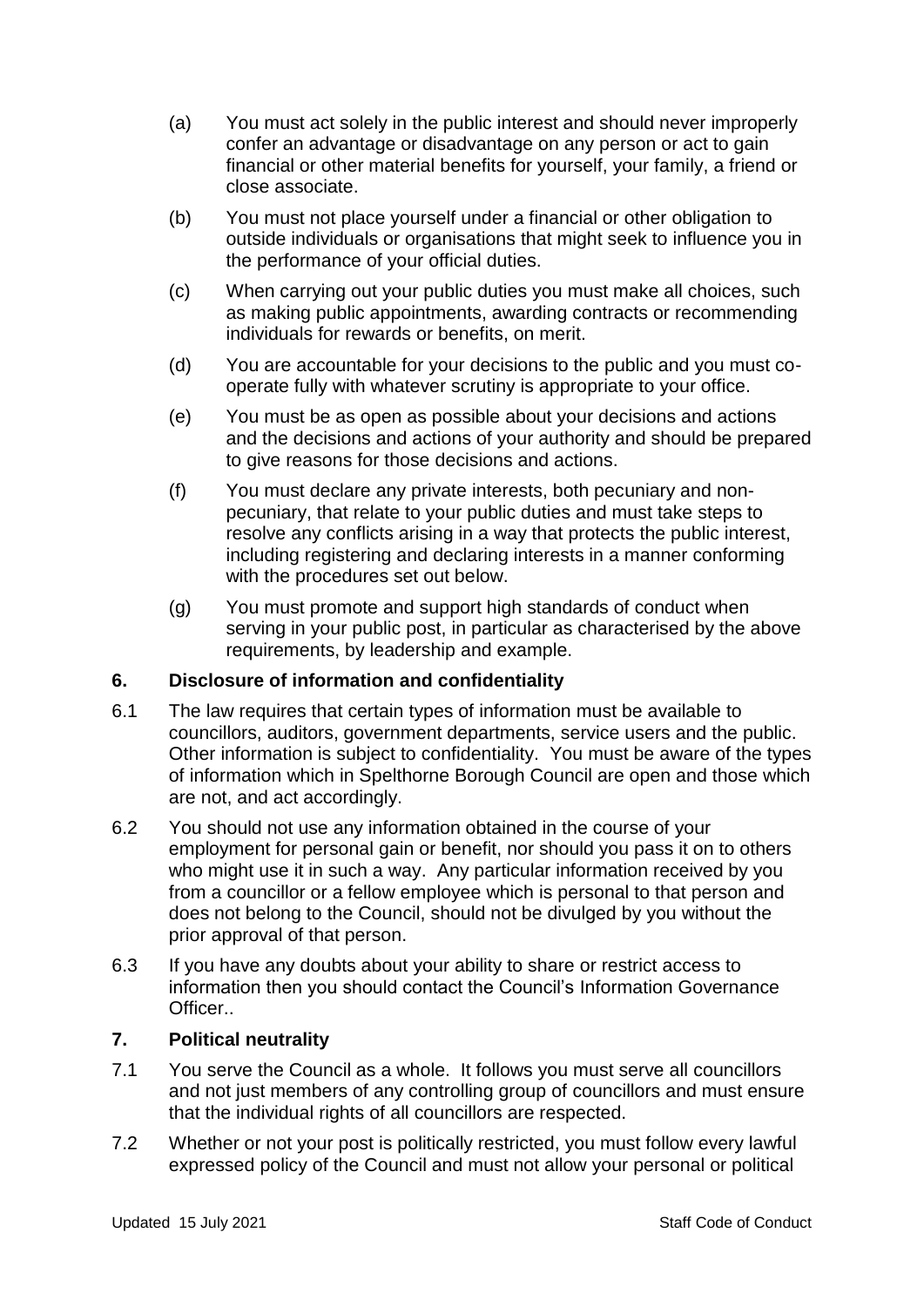opinions to interfere with your work. Information on politically restricted posts can be obtained from the Human Resources Manager or the Group Head of Corporate Governance. Guidance is also available on Spelnet.

# **8. Relationships**

8.1 You must never become involved in dealing with or determining any application or request you, or a member of your family or personal friend, make to the Council, for example an application for planning permission or for council tax or housing benefit.

# **Councillors**

8.2 You are responsible to the Council through its senior managers. For some, your job is to give advice to councillors and the Council. Mutual respect between staff and councillors is essential to good local government. Close personal familiarity with individual councillors can damage the relationship and prove embarrassing to other employees and councillors and should therefore be avoided. Any close personal friendships with councillors should be declared to your Group Head.

# **The Local Community and Service Users**

8.3 You should always remember your responsibilities to the community you serve and ensure courteous, efficient and impartial service delivery to all groups and individuals within that community.

#### **Contractors**

- 8.4 All personal relationships with contractors or potential contractors (i.e. contractors who could bid for Council work) should be declared to your Group Head.
- 8.5 Orders and contracts must be awarded on merit, by fair competition against other tenders, and no favouritism should be shown to businesses run by, for example, friends, partners or relatives. No part of the community should be discriminated against.
- 8.6 If you engage or supervise contractors or have an official relationship with contractors and have previously had or currently have a relationship (i.e. working or friendship) in a private or domestic capacity with a contractor or potential contractor, you should declare that relationship to your Group Head.

## **9. Appointment and other employment matters**

- 9.1 If you are involved in appointments you should ensure that these are made on the basis of merit. It would be unlawful to make an appointment which was based on anything other than the ability of the candidate to undertake the work. In order to avoid any possible accusation of bias, you should not be involved in an appointment where you are related to an applicant or have a personal relationship (including friendship) outside work with him or her. You should declare any such relationship to your Group Head in advance.
- 9.2 Similarly, you should not be involved in decisions relating to discipline, promotion or pay adjustments for any other employee who is a relative, partner or close friend.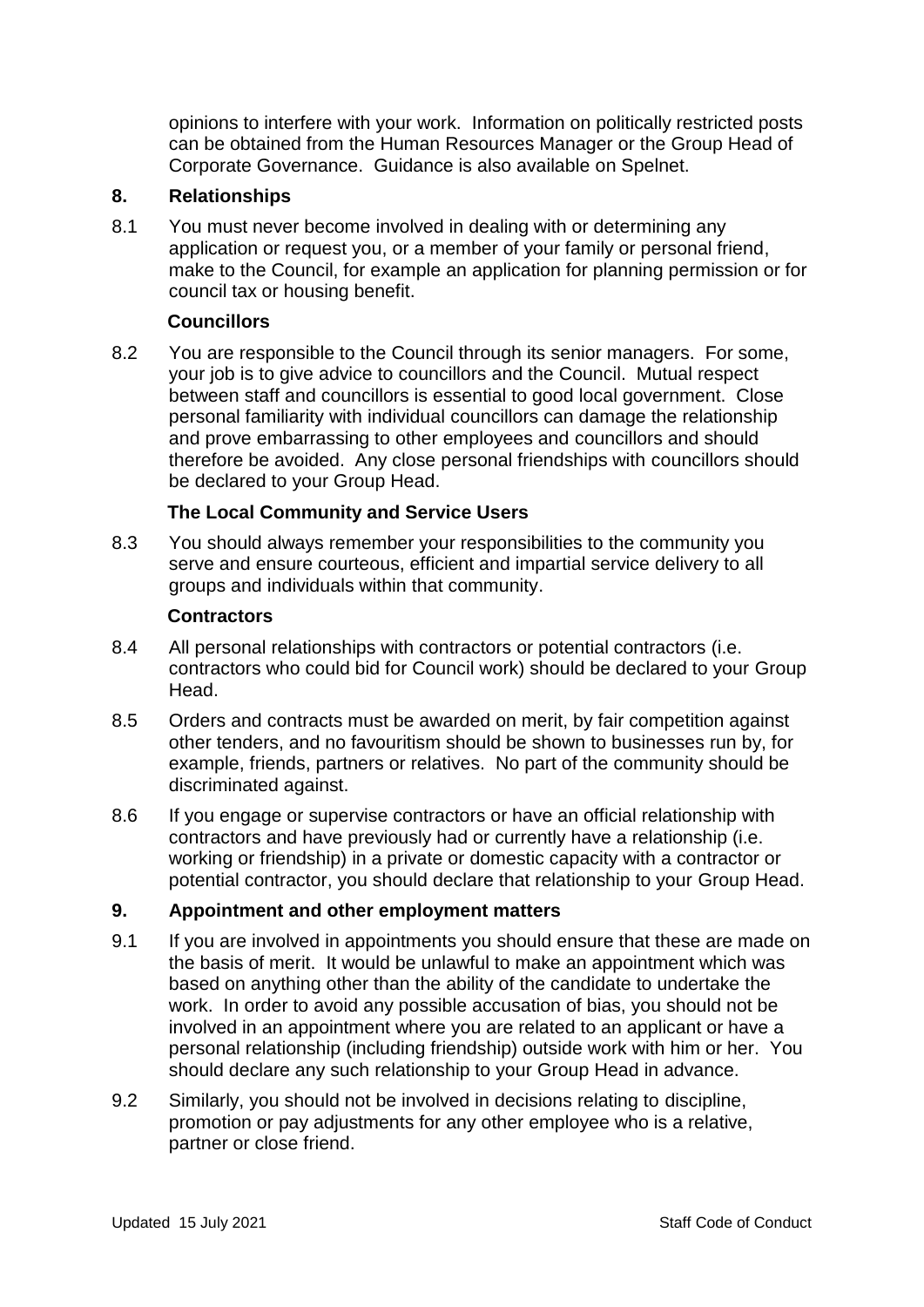### **10. Outside commitments**

- 10.1 You are required to obtain written consent from your Group Head to take any other paid employment or occupation in addition to the post held with the Council. This includes directorships, consultancies and sponsorships by any company, organisation or individual. It also includes any other business interests you pursue on your own account. You should be clear about your contractual obligations to the Council and should not take outside employment which conflicts or might conflict in the future with the Council's interests.
- 10.2 You may not carry out work arising from additional employment in office time nor use Council resources or facilities for those purposes.
- 10.3 Payment for personal use of Council facilities, e.g. making telephone calls, using fax or photocopiers, should be dealt with through the Council's Honesty Box scheme.
- 10.4 You should follow the Council's policies on the ownership of intellectual property or copyright created during your employment i.e:
	- (a) all creative designs, writings and drawings produced by you in the course of your duties, belong to the Council;
	- (b) all inventions made by you are the property of the Council if made during the course of your duties.

#### **11. Other personal interests**

- 11.1 You must declare to your Group Head any financial interests which could conflict with the Council's interests e.g. any pecuniary interest in a business or company within Spelthorne or with which the Council might do business.
- 11.2 You must declare to your Group Head, any interest you have as freeholder, lessee, licensee or tenant in any land or property in Spelthorne except your main residence as recorded in your personnel records.
- 11.3 You must declare to your Group Head all non-financial interests which you consider could bring about conflict with the Council's interests or activities. Examples might be membership of the committee of an organisation seeking or receiving grant aid from the Council, membership of a National Health Service Trust Board operating in Spelthorne or involvement with an organisation or pressure group which may seek to influence the Council's policies. Ordinary membership of organisations whether local or national (e.g. National Trust, RSPB etc) will not usually be relevant.

#### **12. Equality issues**

- 12.1 You have an obligation to ensure that policies relating to equality issues as agreed by the Council are complied with, as well, of course, as the requirements of the law. All members of the local community, customers and other employees have a right to be treated with fairness and equity.
- 12.2 You must treat others with respect. This means treating people fairly and equitably and with courtesy, compassion and sensitivity. You should treat other people equally as you yourself would expect to be treated. You must